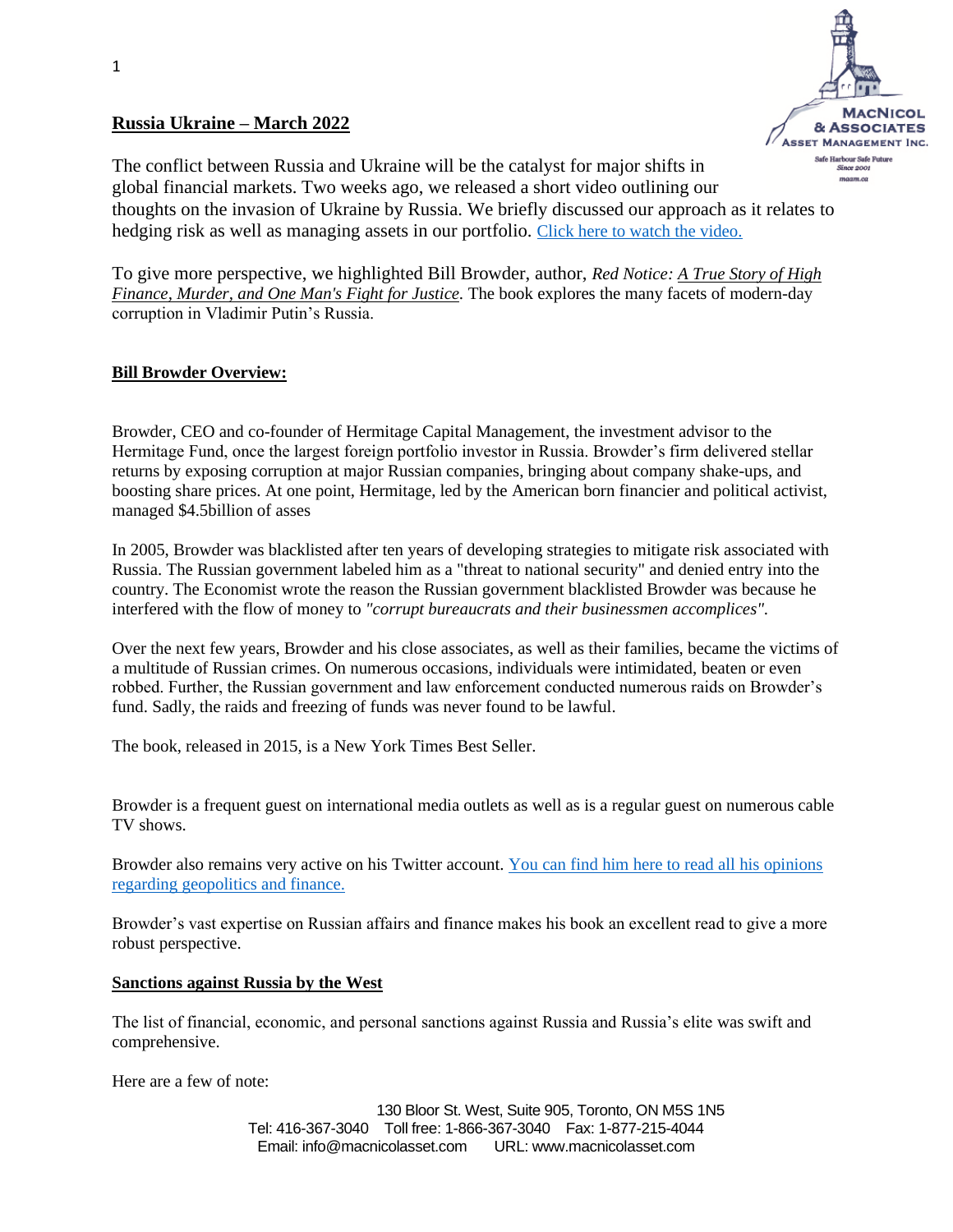

- Sanctions have been placed against Russian banks and Russian oligarchs. Russian banks have been banned from borrowing from Western banks, various imports have been limited, Russian diplomats and oligarchs have been banned from countries (their assets have also been seized on some level), Russian banks have been banned from the SWIFT system (banking), numerous western companies have also closed down their services or stopped selling their goods within Russia (Apple, Microsoft, Visa, Mastercard, etc.)
- Recently Canada and the U.S. have also banned imports of Russian oil and gas. The U.K. also has made the decision to ban Russian energy as well.
- Essentially western nations are attempting to handicap Russia and cause it massive financial stress. Ukraine allies do not want to enter the war but, do want to support them. The sanctions against Russia have made the Russian federal reserve less valuable, the Ruble less valuable and the Russian "war fund" less valuable.

### **Russian Stock Market Closed and Circling the Drain**

Russia's flagship index, the MOEX, has been closed since February  $25<sup>th</sup>$ , 2 days after the invasion of Ukraine.

The MOEX, is down 38% year to date but, once it reopens it will go into free fall. Russian ETFs and stocks that trade in the U.S., England, and other nations are down 70-80%. Liquidity has been stripped from investors, certain Russian funds are not allowed to be bought and trading platforms have even banned Russian assets.

By all estimates, the entire Russian economy and financial system are in free fall.

#### **U.S. ETFs with the largest exposure to Russia:**

#### Top 10 stock funds with largest Russia exposure

| <b>Ticker</b> | <b>Stock</b>                                                          | % of portfolio |
|---------------|-----------------------------------------------------------------------|----------------|
| <b>ERUS</b>   | <b>iShares MSCI Russia ETF</b>                                        | 95%            |
| <b>RSX</b>    | <b>VanEck Russia ETE</b>                                              | 93.9%          |
| GOGRX         | <b>GQG Partners Emerging Markets Equity R6</b>                        | 16.6%          |
| <b>DVYE</b>   | iShares Emerging Markets Dividend ETF                                 | 16.5%          |
| N/A           | <b>JNL/GQG Emerging Markets Equity I</b>                              | 15.6%          |
| <b>KGGIX</b>  | Kopernik Global All-Cap I                                             | 13.5%          |
| <b>GMOEX</b>  | <b>GMO Emerging Markets III</b>                                       | 13.3%          |
| <b>GTDDX</b>  | Invesco Emerging Markets All Cap A                                    | 11.6%          |
| <b>GOFIX</b>  | <b>GMO Resources III</b>                                              | 10.7%          |
| <b>FNDE</b>   | Schwab Fundamental Emerging Markets Large<br><b>Company Index ETF</b> | 9.3%           |

130 Bloor St. West, Suite 905, Toronto, ON M5S 1N5 Tel: 416-367-3040 Toll free: 1-866-367-3040 Fax: 1-877-215-4044 Email: info@macnicolasset.com URL: www.macnicolasset.com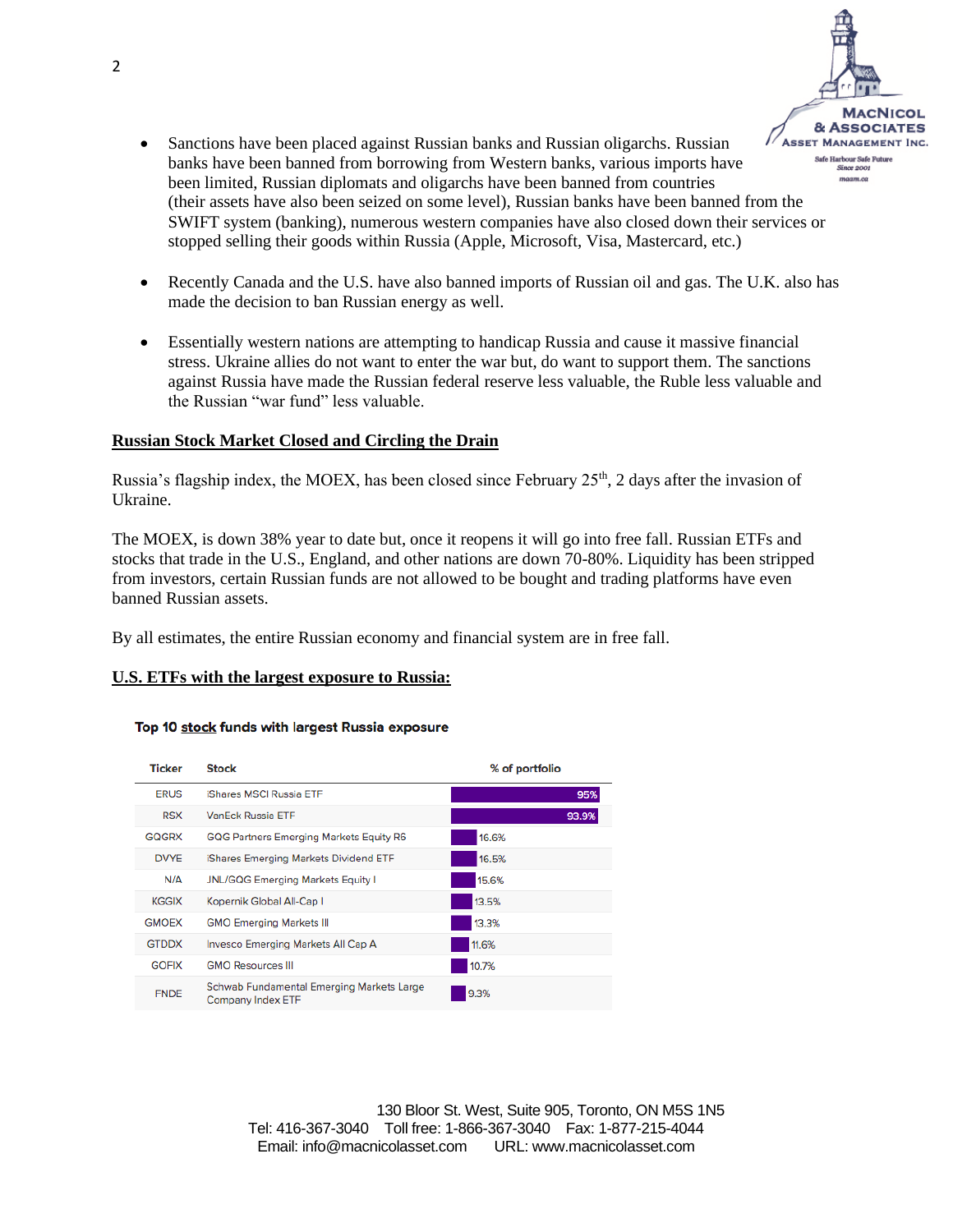

Various western asset managers also have deep exposure to Russia. The Russian stock market has historically traded in deep value territory, large-cap Russian stocks trade at low multiple and have high dividends, the reason they trade at such a discount is something like this happening.

The **Financial Times** published an article on the freezing of Russian assets, investors cannot access their capital and still have no idea what redemptions they will have.

## **An excerpt from the article:**

Russia-exposed funds with more than  $\epsilon_4$ bn in combined assets have been frozen in Europe, preventing investors from heading for the exits as they grapple with unprecedented western sanctions imposed on Moscow after its invasion of Ukraine.

At least 22 asset managers including JPMorgan, BlackRock, BNP Paribas, Franklin Templeton, Amundi, UBS, Schroders, Liontrust, Danske Bank, East Capital and Pictet have suspended funds since the invasion, meaning investors are now stuck with no indication of when they might be able to withdraw their money from these vehicles, according to data from Fitch and announcements from the managers.

More suspensions are expected, with assets held in Russia-focused mutual funds sold in Europe standing at  $\epsilon$ 5.7bn at the end of January, according to Lipper, the data provider.

## **Bill Browder's thoughts on global sanctions placed against Russia:**

Bill Browder claims the worst has yet to come, he believes the Russian economy will eventually fall into a deep depression.

*Browder believes the Russian GDP will eventually tank by 20-25%; he believes we have never seen financial sanctions at this magnitude in modern times. A 20% decrease in GDP would be the lowest GDP since 2006 for Russia.* 

Browder stated that it is one thing for Western governments to alienate and sanction Russia, but private business leaving Russia and refusing service in Russia could be impossible for the economy to recover. He has recently called for every western company to leave Russia and stop providing services to Russia. This may be happening as a result of the invasion.

Browder explains the only way to win versus Putin is making him financially obsolete and making this war so expensive he cannot afford it. *Browder has long speculated that Putin is the richest man in the world, in 2017 he estimated Putin was worth north of \$200 billion.*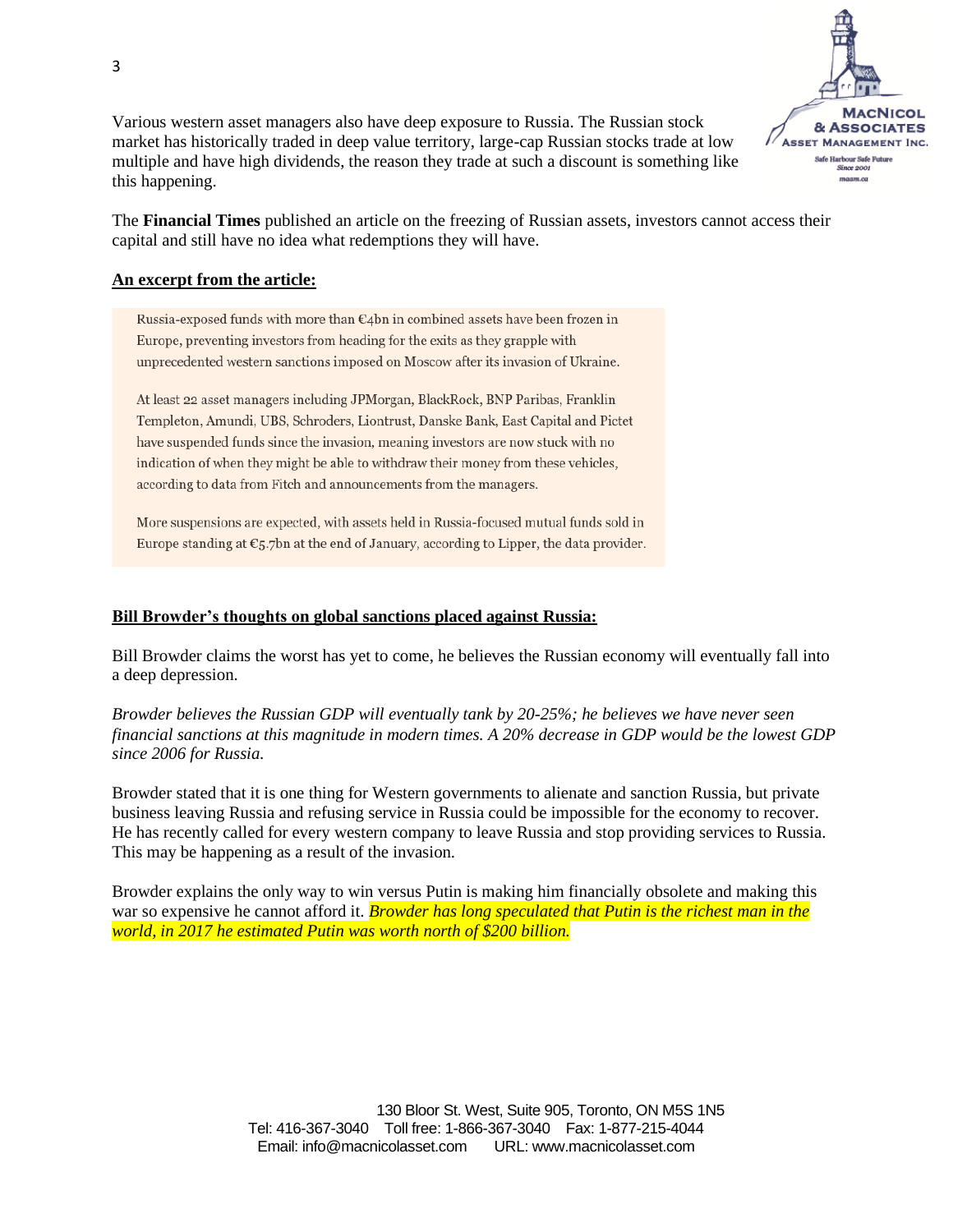

RUSSIA · Published March 7, 2022 4:38pm EST

lives we can protect.

# We should 'starve Putin of money': **Browder warns we're only scratching** the surface sanctioning the oligarchs

Browder also explains that this move is also a power grab for Vladimir Putin, a move for him to stay in power. Browder explains the move is not just about Ukraine or the EU, it's about the opposition of Russia and showing power.

In recent years, the Russian population support for Putin has shrunk. Stealing public and shareholder money has fueled this outrage. The mafia in Russia is the actual government. The members of the mafia have worked together for decades or are related. A large portion of Putin's inner circle are billionaires, the power and corruption in Russia are real.

Browder also believes the movements in recent years by Russian allies, Belarus and Kazakhstan could be foreshadowing for Russia and Putin is scared of that.



In 2020 and 2021 there were massive protests in Belarus against the government and corrupt President who has been in power for longer than Vladimir Putin has been in power in Russia. The Belarussian President has referred to himself as "the last dictator". The protests were in the lead-up to a national election. Election results were rejected by the opposition and parts of the population as the incumbent claimed to have 70% of the votes. The EU rejected the results of the election and numerous countries around the world called the process a "sham" and have not recognized the President.

Protests continued for months and were supposedly only controlled when Russian forces entered to assist the Belarus government. Belarus has been Russia's biggest help during their invasion of Ukraine.

> 130 Bloor St. West, Suite 905, Toronto, ON M5S 1N5 Tel: 416-367-3040 Toll free: 1-866-367-3040 Fax: 1-877-215-4044 Email: info@macnicolasset.com URL: www.macnicolasset.com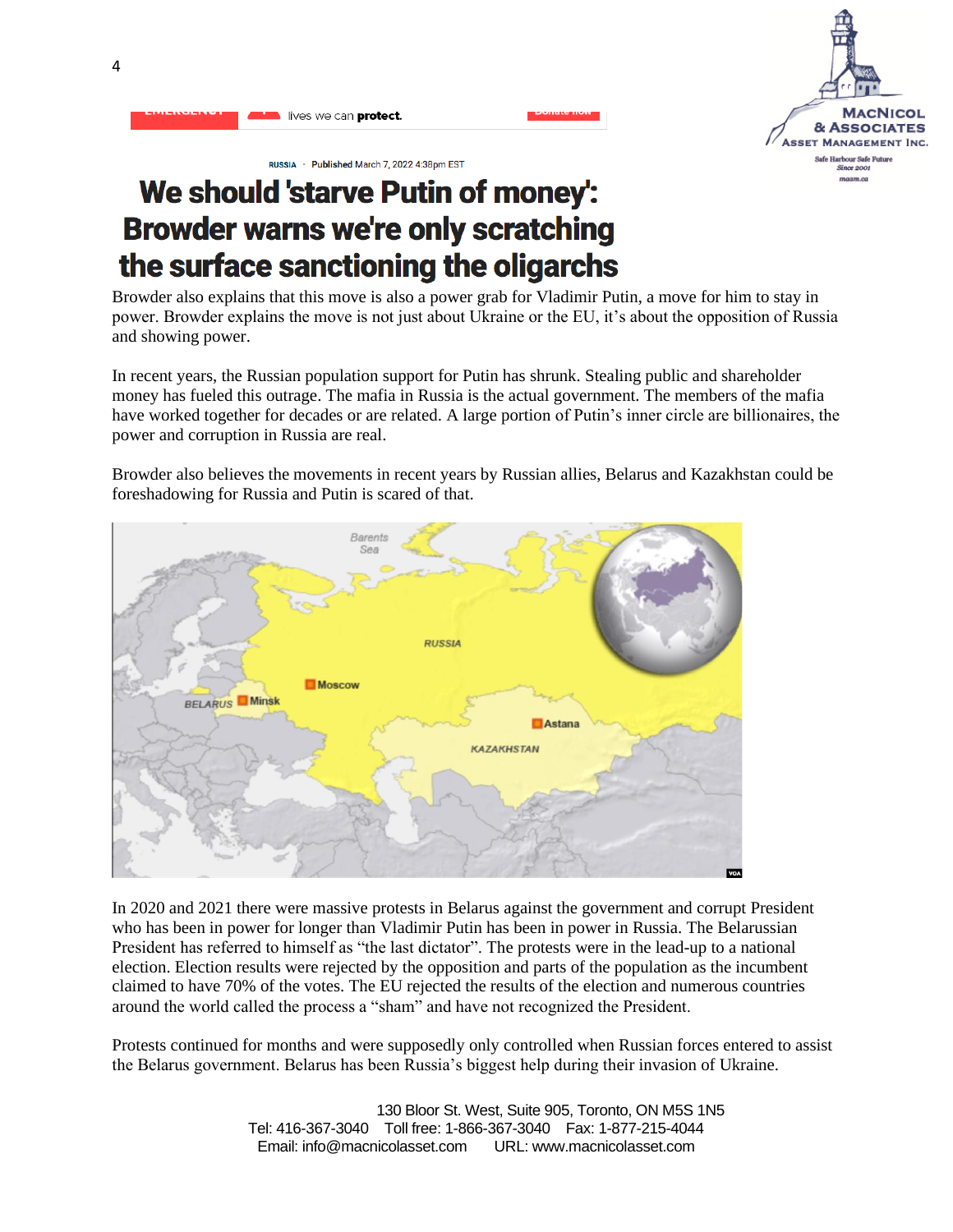Riots have also occurred across Russian ally Kazakhstan this year. The President of Kazakhstan has been riddled with corruption since his 1990 election, he has also been labeled as a modern-day dictator. The riots have been against the Kazakhstan regime.



Putin sees the writing on the wall as protests in Russia have increased in recent years. Browder compared Putin's move to one of desperation.

Browder's comments have increased in hostility towards Putin as the invasion in Ukraine continues. He has argued to "knock them back to the stone ages".

These sanctions will continue to cripple Russia but, will inherently lead to higher prices for consumers. Energy prices which were already rising will continue to rise exponentially. Russia is not just an oil and gas nation; metal prices will also be on the rise.



Russian Share of Global Production 2021 (est.)

#### **The price of Nickel is below:**